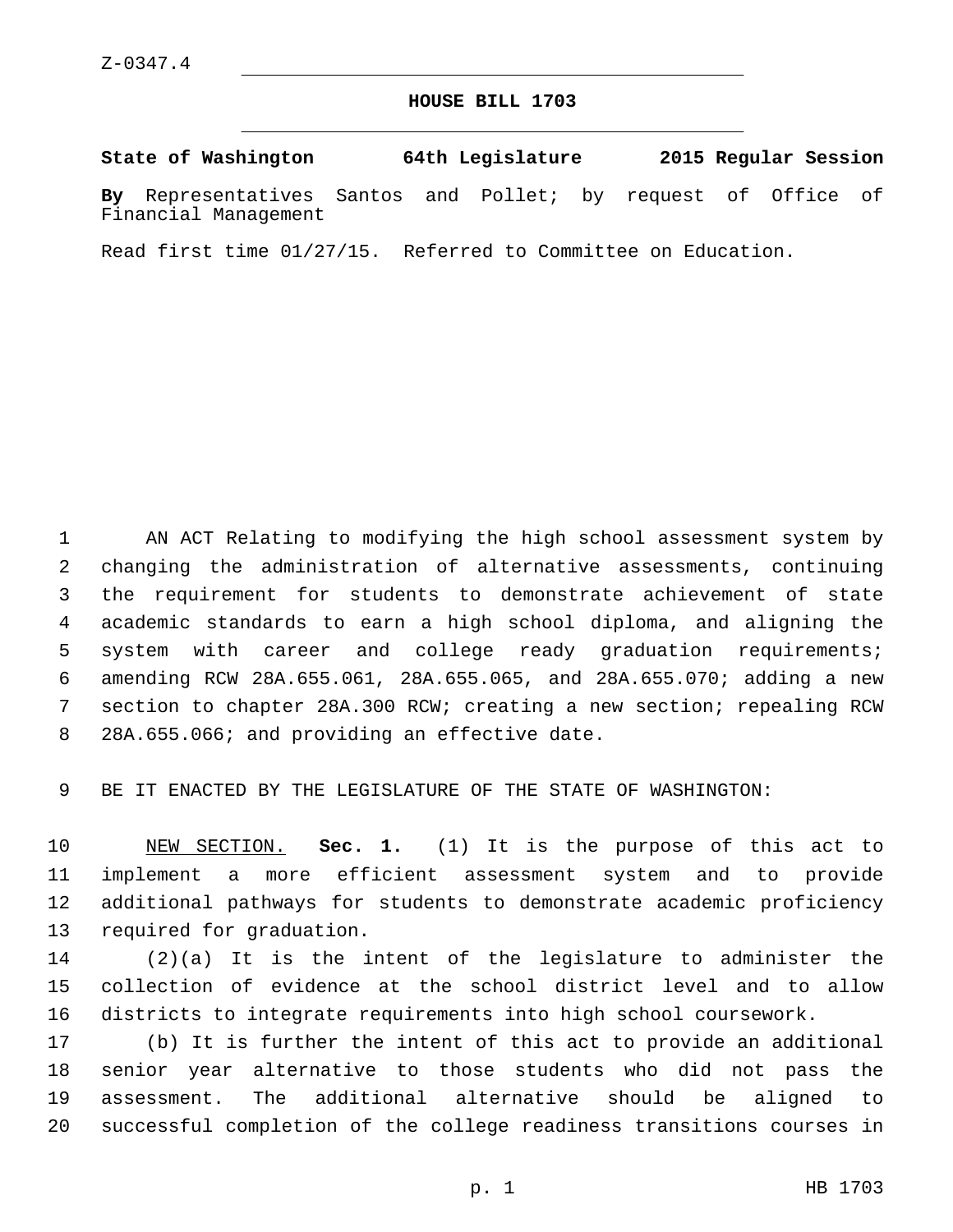mathematics, English language arts, or science, earning a high school 2 credit.

 **Sec. 2.** RCW 28A.655.061 and 2013 2nd sp.s. c 22 s 2 are each 4 amended to read as follows:

 (1) The high school assessment system shall include but need not be limited to the statewide student assessment, opportunities for a student to retake the content areas of the assessment in which the 8 student was not successful, and( $(-i$  if approved by the legislature pursuant to subsection (10) of this section,)) one or more objective 10 alternatives ((assessments for)) allowing a student to demonstrate achievement of state academic standards. The objective alternatives 12 ((assessments for each content area)) shall be comparable in rigor to the skills and knowledge that the student must demonstrate on the statewide student assessment for each content area.

 (2) Subject to the conditions in this section, a certificate of academic achievement shall be obtained and is evidence that the students have successfully met the state standard in the content areas included in the certificate. With the exception of students satisfying the provisions of RCW 28A.155.045 or 28A.655.0611, acquisition of the certificate is required for graduation from a public high school but is not the only requirement for graduation.

 (3)(a) Beginning with the graduating class of 2008 through the graduating class of 2015, with the exception of students satisfying the provisions of RCW 28A.155.045, a student who meets the state standards on the reading, writing, and mathematics high school statewide student assessment shall earn a certificate of academic achievement. The mathematics assessment shall be the end-of-course assessment for the first year of high school mathematics that assesses the standards common to algebra I and integrated mathematics I or the end-of-course assessment for the second year of high school mathematics that assesses standards common to geometry and integrated mathematics II.32

 (b) After the 2014-15 school year, the state will no longer administer the end-of-course mathematics assessments or a tenth grade assessment for reading and writing or English language arts. A student who took the assessment before or during the 2014-15 school year may apply the results as provided in this section. As the state transitions from reading and writing assessments to an English language arts assessment and from end-of-course assessments to a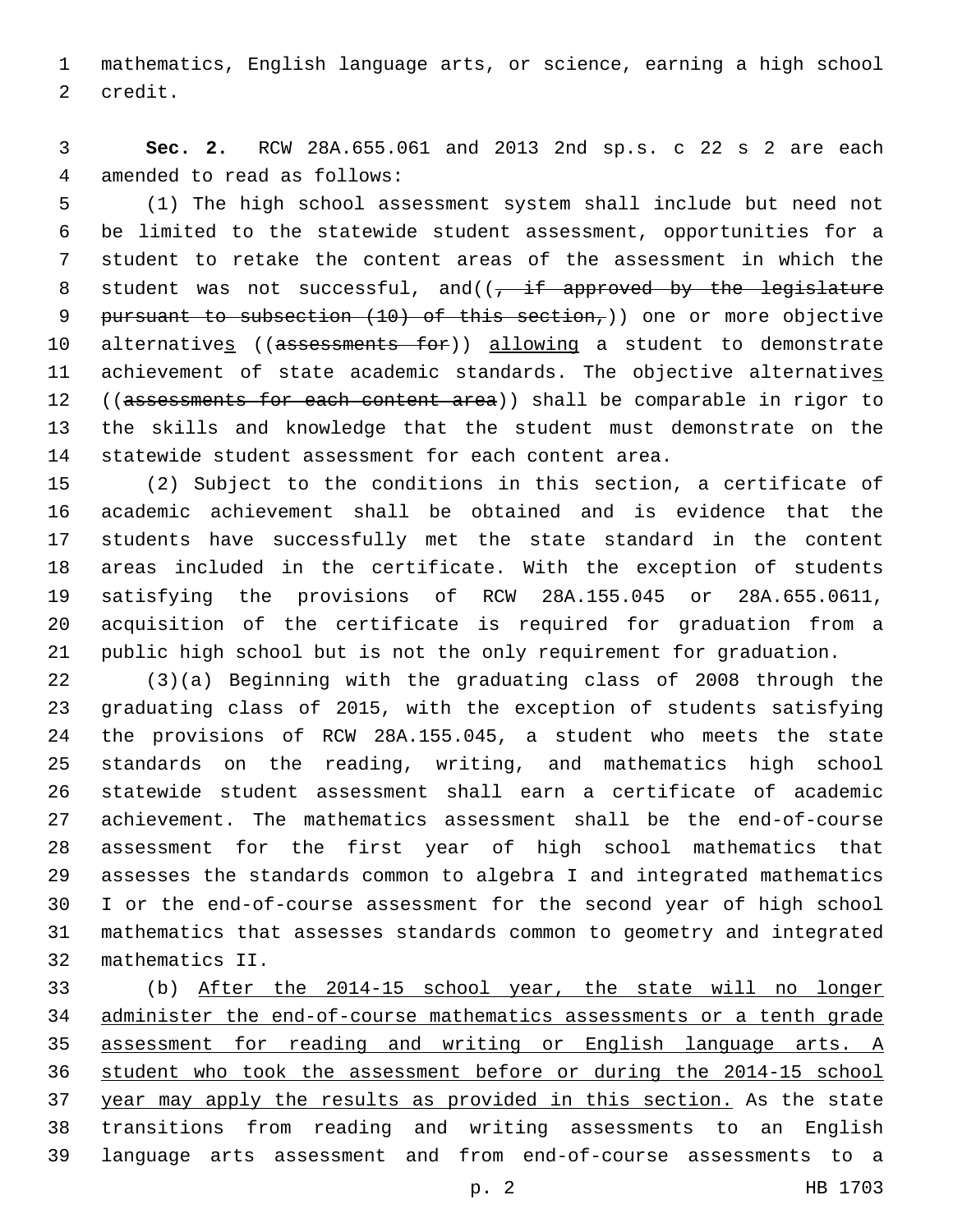comprehensive assessment for high school mathematics, a student in a graduating class of 2016 through 2018 shall earn a certificate of 3 academic achievement if the student meets the state standard as follows:4

 (i) Students in the graduating class of 2016 may use the results from:6

 (A) The reading and writing assessment or the English language arts assessment developed with the multistate consortium; and

 (B) The end-of-course assessment for the first year of high school mathematics, the end-of-course assessment for the second year of high school mathematics, or the comprehensive mathematics assessment developed with the multistate consortium.

13 (ii) Students in the graduating class((es)) of 2017 ((and 2018)) 14 may use the results from:

 (A) The tenth grade English language arts assessment developed by the superintendent of public instruction using resources from the multistate consortium or the English language arts assessment 18 developed with the multistate consortium; and

 (B) The end-of-course assessment for the first year of high school mathematics, the end-of-course assessment for the second year of high school mathematics, or the comprehensive mathematics assessment developed with the multistate consortium.

 (iii) Students in the graduating class of 2018 may use the results from:

 (A) The English language arts assessment developed with the multistate consortium; and

27 (B) The end-of-course assessment for the first year of high 28 school mathematics, the end-of-course assessment for the second year of high school mathematics, or the comprehensive mathematics assessment developed with the multistate consortium.

 (c) Beginning with the graduating class of 2019, a student who meets the state standards on the high school English language arts assessment developed with the multistate consortium and the comprehensive mathematics assessment developed with the multistate consortium shall earn a certificate of academic achievement.

 (d) If a student does not successfully meet the state standards in one or more content areas required for the certificate of academic achievement, then the student may retake the assessment in the content area at least twice a year at no cost to the student. If the student successfully meets the state standards on a retake of the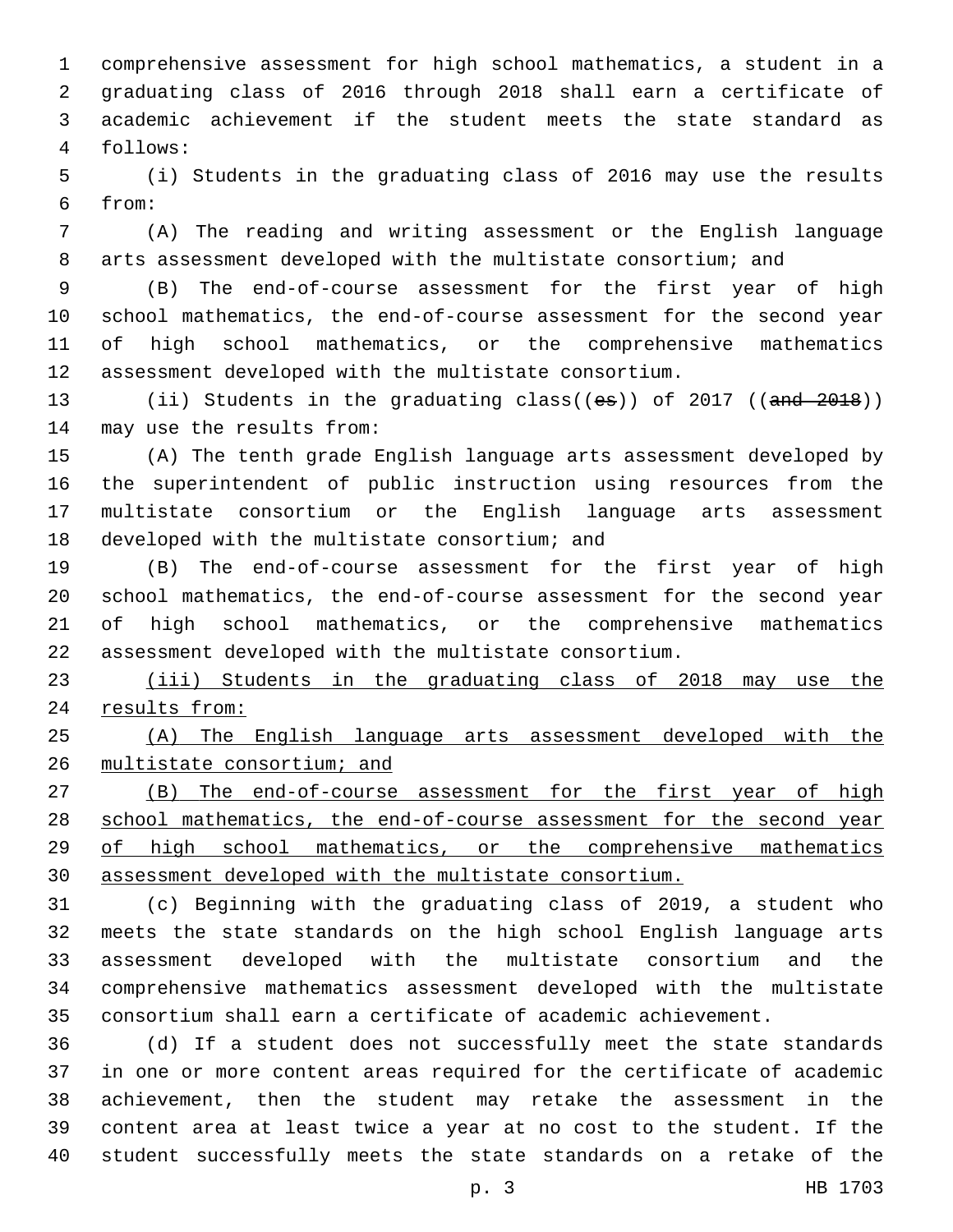assessment then the student shall earn a certificate of academic 2 achievement. ((Once objective alternative assessments are authorized 3 pursuant to subsection  $(10)$  of this section,)) A student may use ((the)) an objective alternative ((assessments)) provided in subsection (10) of this section or RCW 28A.655.065 to demonstrate that the student successfully meets the state standards for that content area if the student has taken the statewide student assessment at least once. If the student successfully meets the state 9 standards on  $((the)$  an objective alternative  $((ass \vee s)$  then the student shall earn a certificate of academic achievement.

 (4) Beginning with the graduating class of 2015, a student must meet the state standards in science in addition to the other content areas required under subsection (3) of this section on the statewide student assessment, a retake, or the objective alternative 15 ((assessments)) in order to earn a certificate of academic 16 achievement.

 (5) The state board of education may not require the acquisition of the certificate of academic achievement for students in home-based instruction under chapter 28A.200 RCW, for students enrolled in private schools under chapter 28A.195 RCW, or for students satisfying 21 the provisions of RCW 28A.155.045.

 (6) A student may retain and use the highest result from each successfully completed content area of the high school assessment.

 (7) School districts must make available to students the 25 following retake options:

 (a) To retake the statewide student assessment at least twice a year in the content areas in which the student did not meet the state standards if the student is enrolled in a public school; or

 (b) To retake the statewide student assessment at least twice a year in the content areas in which the student did not meet the state standards if the student is enrolled in a high school completion program at a community or technical college. The superintendent of public instruction and the state board for community and technical colleges shall jointly identify means by which students in these 35 programs can be assessed.

 (8) Students who achieve the standard in a content area of the high school assessment but who wish to improve their results shall pay for retaking the assessment, using a uniform cost determined by 39 the superintendent of public instruction.

p. 4 HB 1703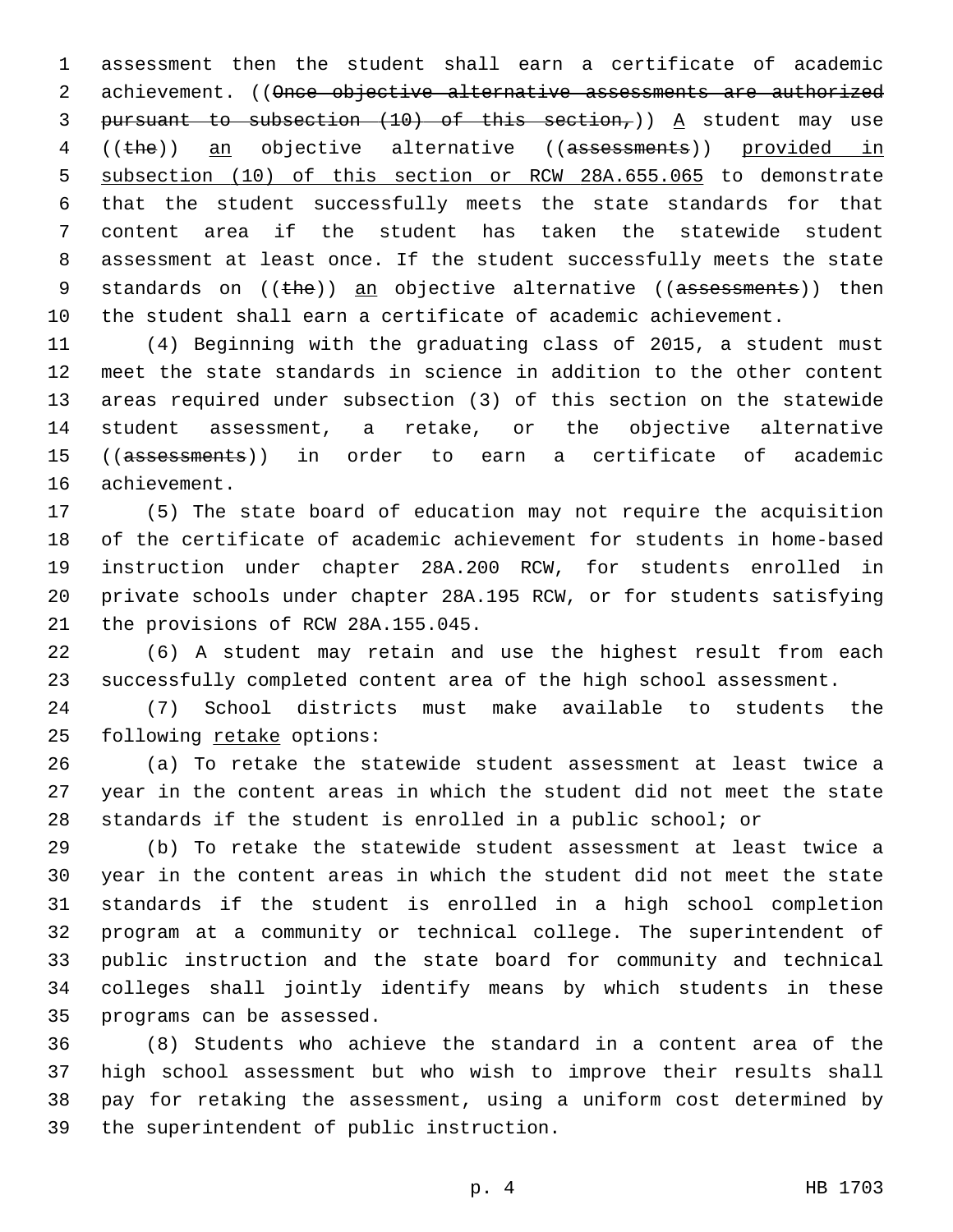(9) Opportunities to retake the assessment at least twice a year 2 shall be available to each school district.

 (10)(a) The office of the superintendent of public instruction 4 shall develop ((options for implementing)) guidelines for 5 administering objective alternatives ((assessments)), which may include an appeals process for students' scores, for students to demonstrate achievement of the state academic standards as provided 8 in this subsection and RCW 28A.655.065. ((The objective alternative assessments shall be comparable in rigor to the skills and knowledge 10 that the student must demonstrate on the statewide student assessment and be objective in its determination of student achievement of the 12 state standards. Before any objective alternative assessments in addition to those authorized in RCW 28A.655.065 or (b) of this 14 subsection are used by a student to demonstrate that the student has met the state standards in a content area required to obtain a certificate, the legislature shall formally approve the use of any objective alternative assessments through the omnibus appropriations 18 act or by statute or concurrent resolution.))

 (b)(i) A student's score on the mathematics, reading or English, or writing portion of the SAT or the ACT may be used as an objective 21 alternative ((assessment)) under this section for demonstrating that a student has met or exceeded the state standards for the certificate of academic achievement. The state board of education shall identify the scores students must achieve on the relevant portion of the SAT or ACT to meet or exceed the state standard in the relevant content area on the statewide student assessment. A student's score on the science portion of the ACT or the science subject area tests of the 28 SAT may be used as an objective alternative ((assessment)) under this section as soon as the state board of education determines that sufficient data is available to identify reliable equivalent scores for the science content area of the statewide student assessment. After the first scores are established, the state board may increase but not decrease the scores required for students to meet or exceed 34 the state standards.

 (ii) A student who scores at least a three on the grading scale of one to five for selected AP examinations may use the score as an 37 objective alternative ((assessment)) under this section for demonstrating that a student has met or exceeded state standards for the certificate of academic achievement. A score of three on the AP examinations in calculus or statistics may be used as an alternative

p. 5 HB 1703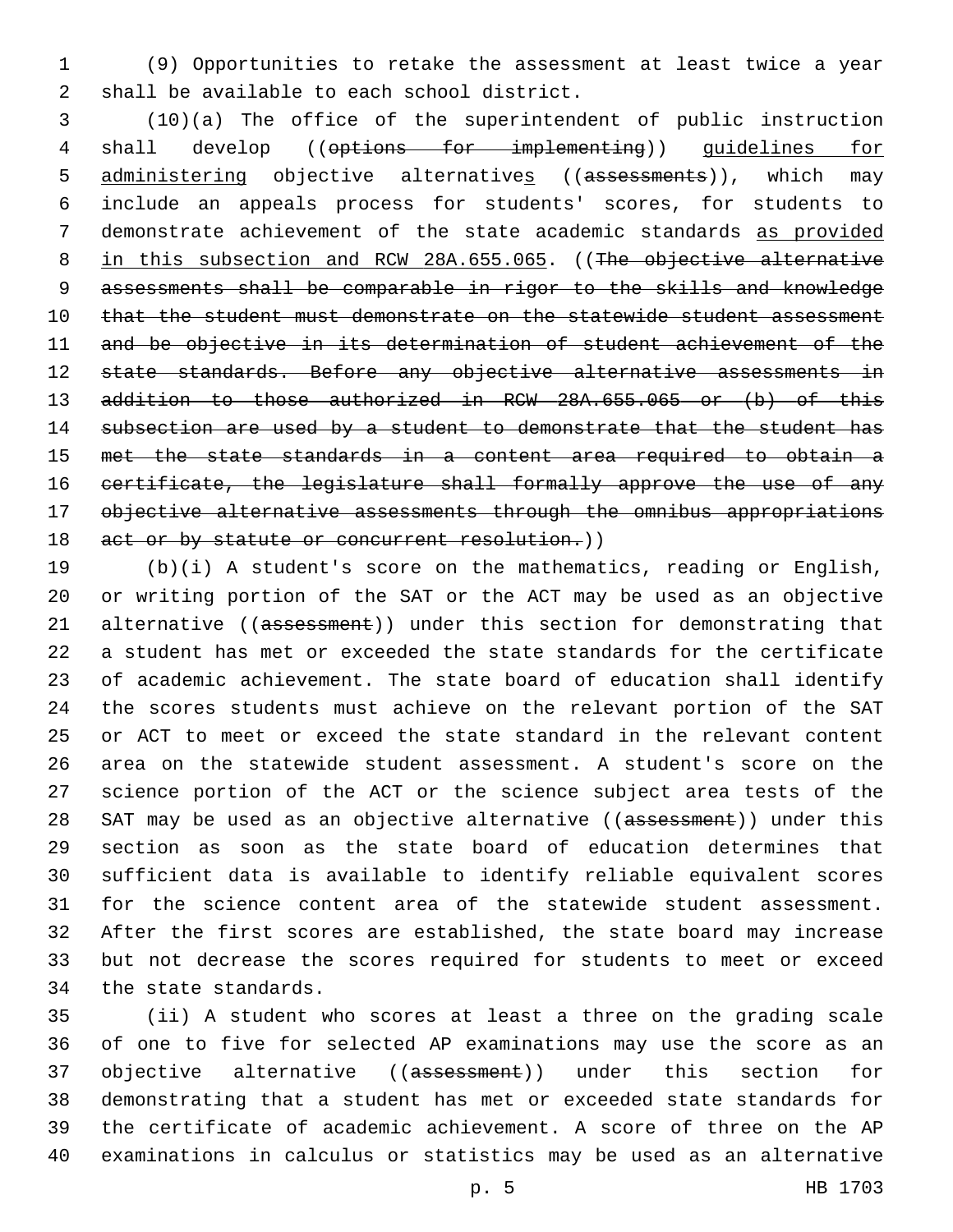((assessment)) for the mathematics portion of the statewide student assessment. A score of three on the AP examinations in English 3 language and composition may be used as an alternative ((assessment)) for the writing portion of the statewide student assessment; and for the English language arts portion of the assessment developed with the multistate consortium, once established in the 2014-15 school year. A score of three on the AP examinations in English literature and composition, macroeconomics, microeconomics, psychology, United States history, world history, United States government and politics, or comparative government and politics may be used as an alternative 11 ((assessment)) for the reading portion of the statewide student assessment; and for the English language arts portion of the assessment developed with the multistate consortium, once established in the 2014-15 school year. A score of three on the AP examination in biology, physics, chemistry, or environmental science may be used as 16 an alternative ((assessment)) for the science portion of the 17 statewide student assessment.

 (iii) A student who scores at least a four on selected externally administered international baccalaureate (IB) examinations may use 20 the score as an objective alternative ((assessment)) under this section for demonstrating that the student has met or exceeded state standards for the certificate of academic achievement. A score of four on the higher level IB examinations for any of the IB English language and literature courses or for any of the IB individuals and 25 societies courses may be used as an alternative ((assessment)) for the reading, writing, or English language arts portions of the statewide student assessment. A score of four on the higher level IB examinations for any of the IB mathematics courses may be used as an 29 alternative ((assessment)) for the mathematics portion of the statewide student assessment. A score of four on the higher level IB examinations for IB biology, chemistry, or physics may be used as an 32 alternative ((assessment)) for the science portion of the statewide 33 student assessment.

 (11) To help assure continued progress in academic achievement as a foundation for high school graduation and to assure that students are on track for high school graduation, each school district shall prepare plans for and notify students and their parents or legal guardians as provided in this subsection. Student learning plans are required for eighth grade students who were not successful on any or all of the content areas of the state assessment during the previous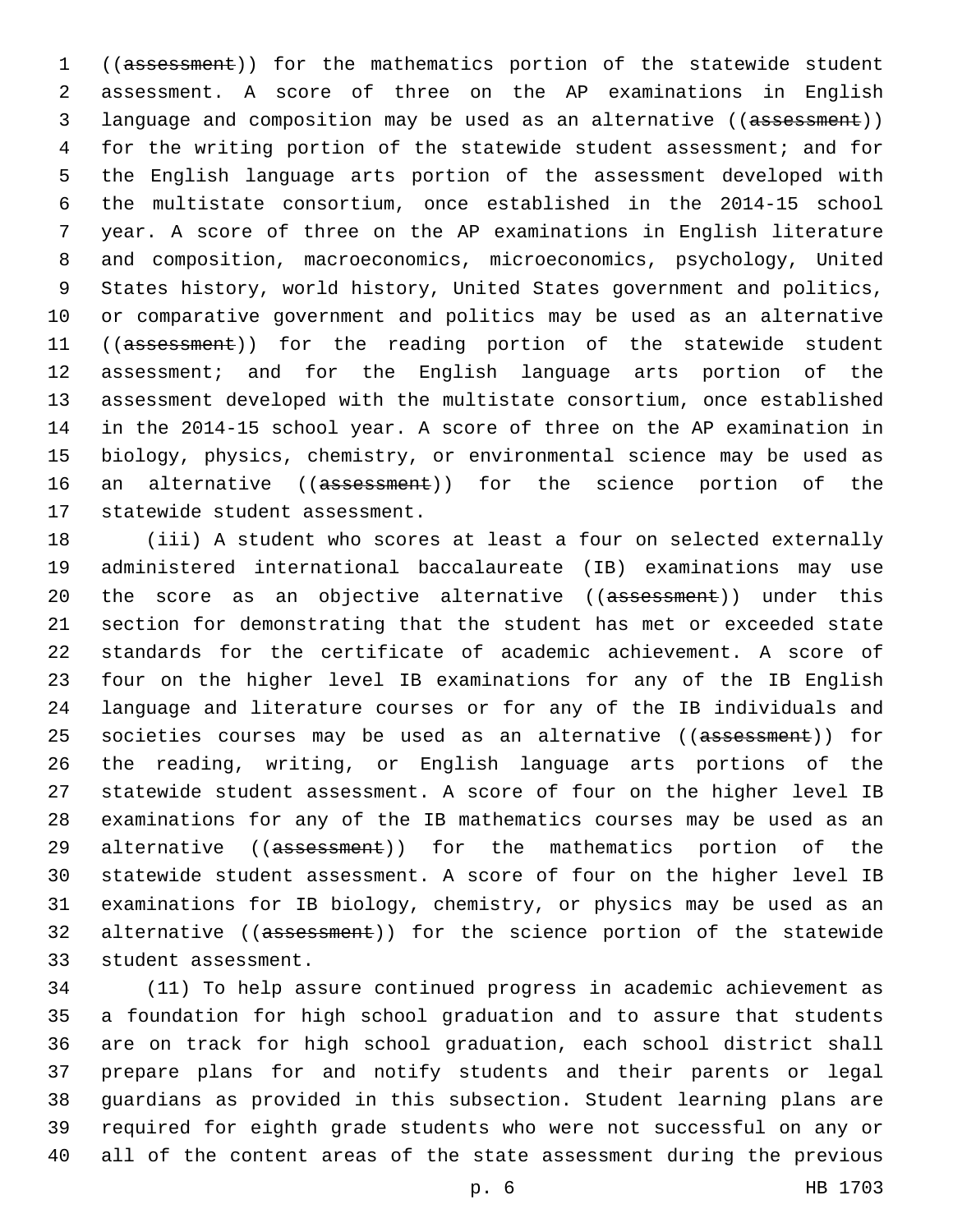school year or who may not be on track to graduate due to credit deficiencies or absences. The parent or legal guardian shall be notified about the information in the student learning plan, preferably through a parent conference and at least annually. To the extent feasible, schools serving English language learner students and their parents shall translate the plan into the primary language of the family. The plan shall include the following information as 8 applicable:

(a) The student's results on the state assessment;

 (b) If the student is in the transitional bilingual program, the score on his or her Washington language proficiency test II;

12 (c) Any credit deficiencies;

13 (d) The student's attendance rates over the previous two years;

 (e) The student's progress toward meeting state and local 15 graduation requirements;

 (f) The courses, competencies, and other steps needed to be taken by the student to meet state academic standards and stay on track for 18 graduation;

 (g) Remediation strategies and alternative education options available to students, including informing students of the option to continue to receive instructional services after grade twelve or 22 until the age of twenty-one;

23 (h) The alternatives ((assessment options)) available to students 24 under this section and RCW 28A.655.065;

 (i) School district programs, high school courses, and career and technical education options available for students to meet graduation 27 requirements; and

 (j) Available programs offered through skill centers or community and technical colleges, including the college high school diploma 30 options under RCW 28B.50.535.

 **Sec. 3.** RCW 28A.655.065 and 2009 c 556 s 19 are each amended to 32 read as follows:

 (1) The legislature has made a commitment to rigorous academic standards for receipt of a high school diploma. The primary way that students will demonstrate that they meet the standards in reading, 36 writing, mathematics, and science is through the ((Washington 37 assessment of student learning. Only objective assessments that are)) high school assessment system in RCW 28A.655.061. Authorized objective alternatives must be comparable in rigor to the state

p. 7 HB 1703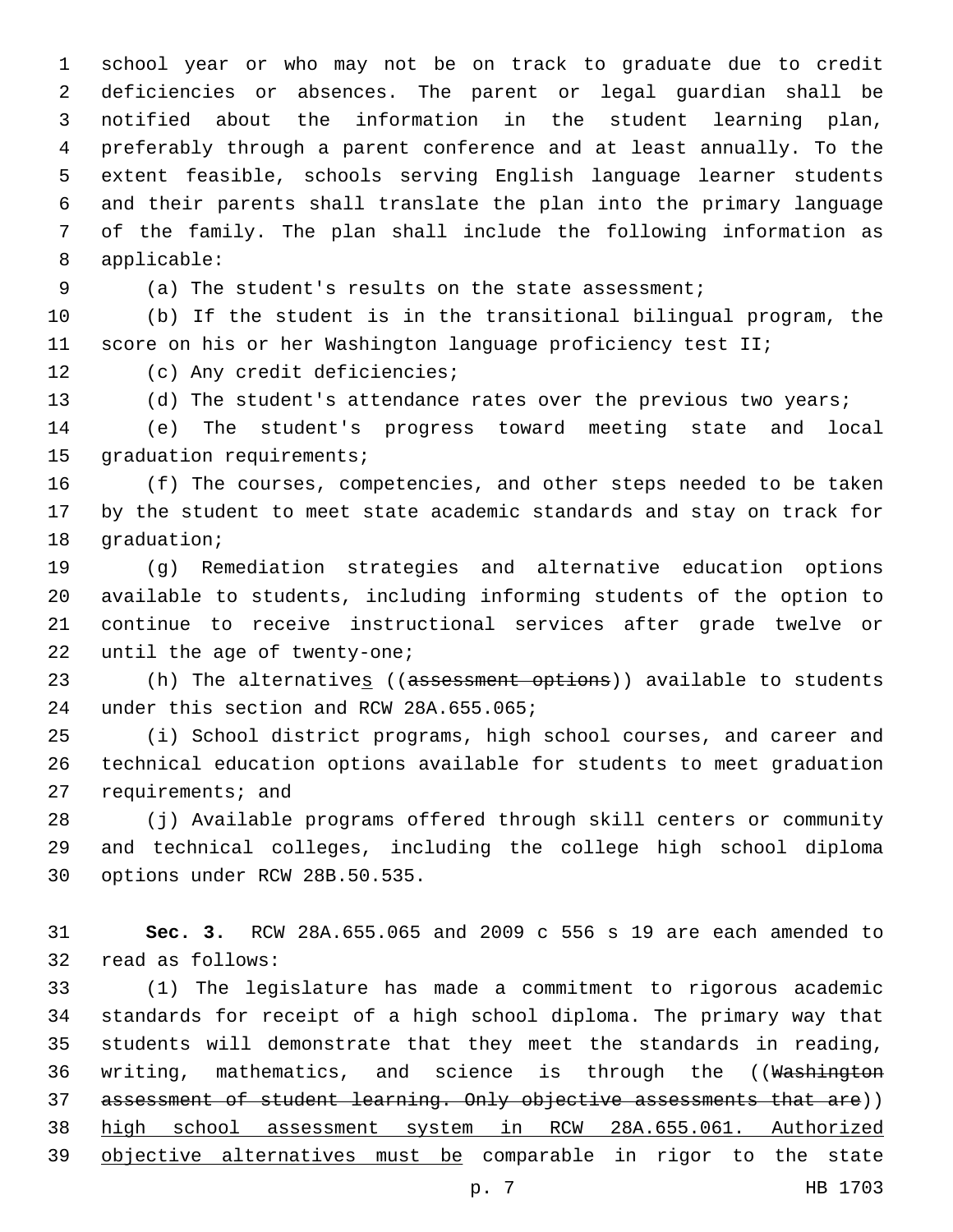assessment ((are authorized as an alternative assessment)). Before 2 seeking an alternative ((assessment)), the legislature expects students to make a genuine effort to meet state standards, through regular and consistent attendance at school and participation in 5 extended learning and other assistance programs.

 (2) ((Under RCW 28A.655.061, beginning in the 2006-07 school year, the superintendent of public instruction)) School districts 8 shall implement objective alternatives ((assessment methods)) as provided in this section for students to demonstrate achievement of the state standards in content areas in which the student has not yet 11 met the state standard ((on the high school Washington assessment of student learning)) as provided in RCW 28A.655.061. A student may access an alternative if the student meets applicable eligibility criteria in RCW 28A.655.061 and this section and other eligibility 15 criteria established by the ((superintendent of public instruction)) 16 school district, including but not limited to attendance criteria and participation in the remediation or supplemental instruction contained in the student learning plan developed under RCW 28A.655.061. A school district may waive attendance and/or remediation criteria for special, unavoidable circumstances.

 (3) For the purposes of this section, "applicant" means a student 22 seeking to use one of the alternatives ((assessment methods)) in this 23 section.

 (4) One alternative ((assessment method)) shall be a combination of the applicant's grades in applicable courses and the applicant's 26 highest score on the applicable high school ((Washington)) assessment 27 ((of student learning)), as provided in this subsection. A student is 28 eligible to apply to the district for the alternative ((assessment method)) under this subsection (4) if the student has a cumulative grade point average of at least 3.2 on a four point grading scale. The superintendent of public instruction shall determine which high 32 school courses are applicable to the alternative ((assessment method)) and shall issue guidelines to school districts.

 (a) Using guidelines prepared by the superintendent of public instruction, a school district shall identify the group of students in the same school as the applicant who took the same high school courses as the applicant in the applicable content area. From the group of students identified in this manner, the district shall select the comparison cohort that shall be those students who met or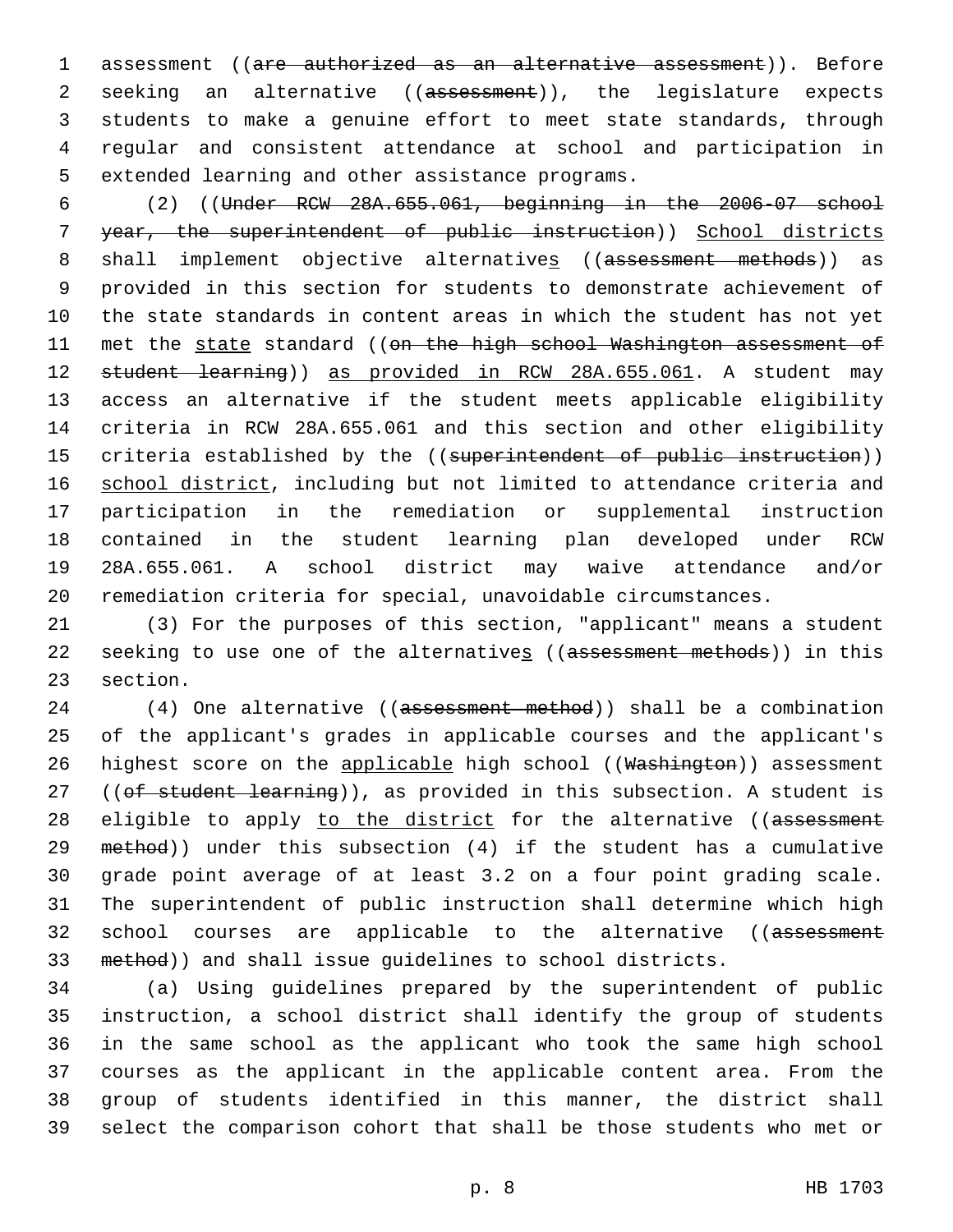1 slightly exceeded the state standard on the ((Washington)) statewide 2 student assessment ((of student learning)).

 (b) The district shall compare the applicant's grades in high school courses in the applicable content area to the grades of students in the comparison cohort for the same high school courses. If the applicant's grades are equal to or above the mean grades of the comparison cohort, the applicant shall be deemed to have met the 8 state standard on the alternative ((assessment)).

9 (c) An applicant may not use the alternative ((assessment)) under 10 this subsection (4) if there are fewer than six students in the 11 comparison cohort.

12 (5)(a)(i) The superintendent of public instruction shall 13 ((develop)) issue by September 1st each year annual guidelines for an 14 objective alternative ((assessment method)) that school districts 15 shall ((be)) use for an evaluation of a collection of work samples 16 prepared and submitted by the applicant for the purpose of 17 graduation. ((Effective September 1, 2009, collection of work samples 18 may be submitted only in content areas where meeting the state 19 standard on the high school assessment is required for purposes of 20 graduation.

 $(4)$ ))  $(i)$  The ((superintendent of public instruction shall  $develop)$ ) guidelines (( $for$ )) must address the types and number of work samples in each content area that may be submitted as a collection of evidence that the applicant has met the state standard in that content area. Work samples may be collected from academic, career and technical, or remedial courses and may include performance 27 tasks as well as written products. ((The superintendent shall submit 28 the guidelines for approval by the state board of education.))

29 (b) The ((superintendent shall develop)) quidelines must include protocols for applicant submission of the collection of work samples to school districts that include affidavits from the applicant's 32 teachers ((and school district)) that the samples are the work of the applicant and a requirement that a portion of the samples be prepared 34 under the direct supervision of a classroom teacher. ((The superintendent shall submit the protocols for approval by the state board of education.)) School districts are permitted to include this activity as part of the minimum hours of instruction provided to students under RCW 28A.150.220 and within individual course requirements necessary to earn sufficient credits for a diploma under RCW 28A.230.090.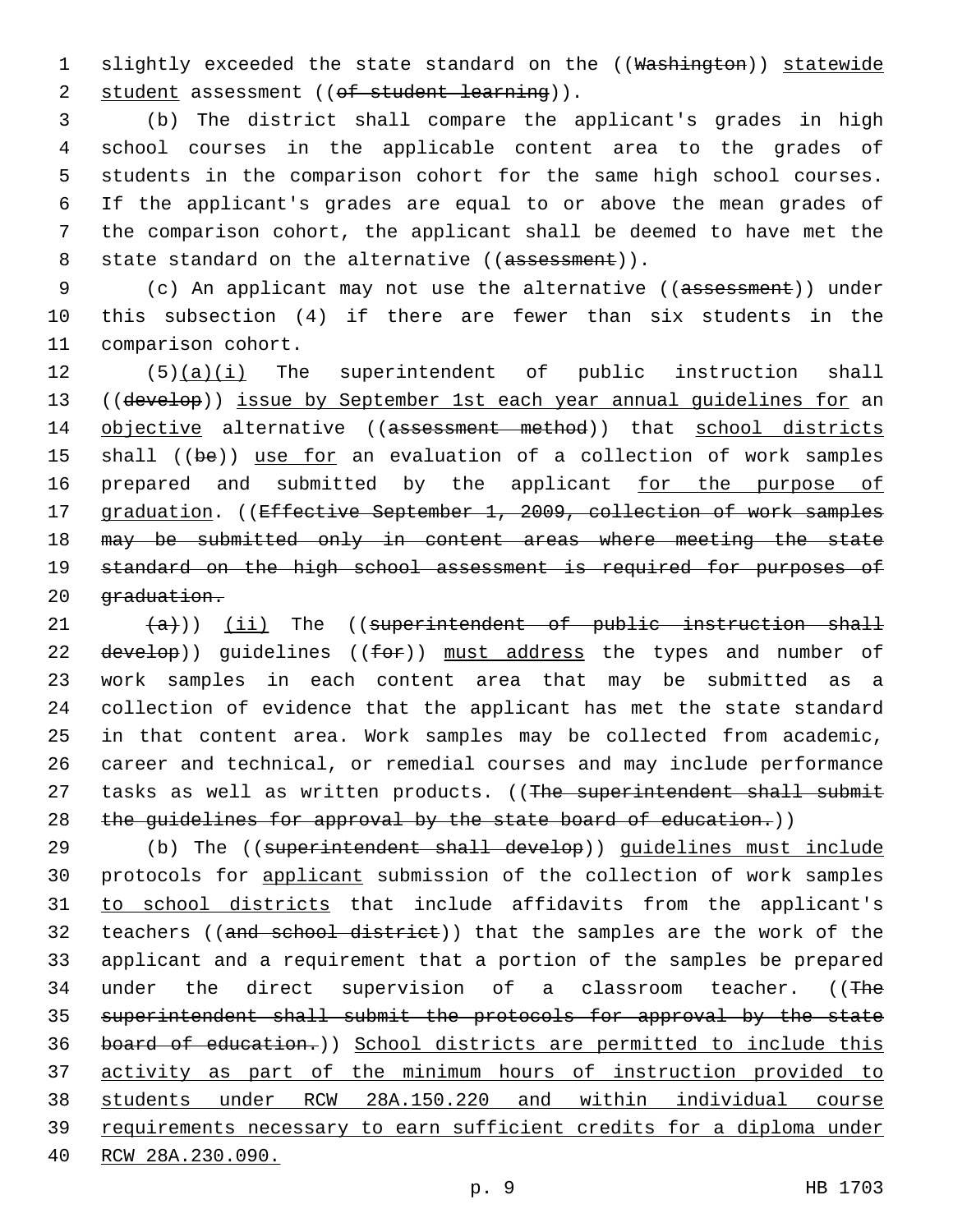1 (c) The superintendent shall develop uniform scoring criteria and 2 guidelines for school districts to use in evaluating the collection 3 of work samples ((and submit the scoring criteria for approval by the 4 state board of education. Collections shall be scored at the state 5 level or regionally by a panel of educators selected and trained by 6 the superintendent to ensure objectivity, reliability, and rigor in 7 the evaluation. An educator may not score work samples submitted by 8 applicants from the educator's school district. If the panel awards 9 an applicant's collection of work samples the minimum required score, 10 the applicant shall be deemed to have met the state standard on the 11 alternative assessment.

12 (d) Using an open and public process that includes consultation 13 with district superintendents, school principals, and other 14 educators, the state board of education shall consider the 15 guidelines, protocols, scoring criteria, and other information 16 regarding the collection of work samples submitted by the 17 superintendent of public instruction. The collection of work samples 18 may be implemented as an alternative assessment after the state board 19 of education has approved the guidelines, protocols, and scoring 20 eriteria and determined)). The guidelines should provide that the 21 collection of work samples: (i) Will meet professionally accepted 22 standards for a valid and reliable measure of the grade level 23 expectations and the essential academic learning requirements; and 24 (ii) is comparable to or exceeds the rigor of the skills and 25 knowledge that a student must demonstrate ((on the Washington 26 assessment of student learning in)) for the applicable content 27 area((- The state board shall make an approval decision and 28 determination no later than December 1, 2006, and thereafter may 29 increase the required rigor of the collection of work samples)) of 30 the high school assessments provided in RCW 28A.655.061. The 31 guidelines should also include samples school districts may use for 32 materials to satisfy the requirements in (e) of this subsection.

33 (d) If the school district awards an applicant's collection of 34 work samples the minimum required score, the applicant shall be 35 deemed to have met the state standard on the alternative.

36 (e) ((By September of 2006, the superintendent of public 37 instruction shall develop)) Each school district must annually make 38 available no later than September 1st informational materials for 39 parents, teachers, and students regarding submission of the 40 collection of work samples to the district and the ((status of its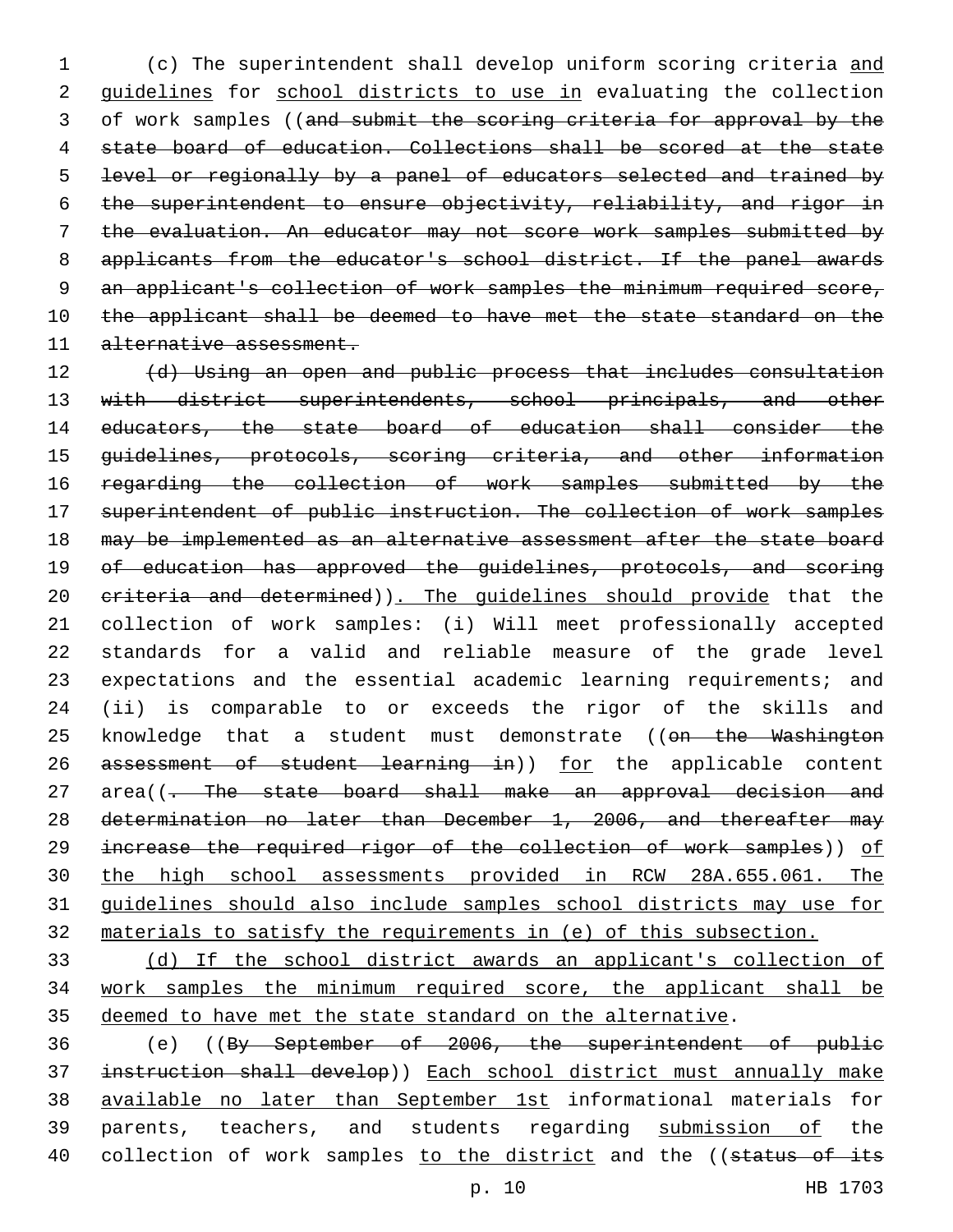development as an)) student eligibility requirements to participate 2 in the alternative ((assessment method)). However, for the 2015-16 3 school year, the information may be released by October 1st. The materials shall provide specific guidance regarding student 5 eligibility, the type and number of work samples likely to be required, include examples of work that meets the state learning standards, and describe the scoring criteria and process for the 8 collection. ((The materials shall also encourage students in the graduating class of 2008 to begin creating a collection if they 10 believe they may seek to use the collection once it is implemented as 11 an alternative assessment.))

 (6)(a) For students enrolled in a career and technical education program approved under RCW 28A.700.030, the superintendent of public 14 instruction shall develop additional guidelines in accordance with 15 subsection (5) of this section for collections of work samples that are tailored to different career and technical programs. The 17 additional quidelines shall:

 (i) Provide multiple examples of work samples that are related to 19 the particular career and technical program;

 (ii) Permit work samples based on completed activities or projects where demonstration of academic knowledge is inferred; and

 (iii) Provide multiple examples of work samples drawn from career 23 and technical courses.

 (b) The purpose of the additional guidelines is to provide a clear pathway toward a certificate of academic achievement for career and technical students by showing them applied and relevant opportunities to demonstrate their knowledge and skills, and to provide guidance to teachers in integrating academic and career and technical instruction and assessment and assisting career and 30 technical students in compiling a collection. ((The superintendent of public instruction shall develop and disseminate additional guidelines for no fewer than ten career and technical education programs representing a variety of program offerings by no later than September 1, 2008. Guidelines for ten additional programs shall be developed and disseminated no later than June 1, 2009.

 (c) The superintendent shall consult with community and technical colleges, employers, the workforce training and education coordinating board, apprenticeship programs, and other regional and national experts in career and technical education to create appropriate guidelines and examples of work samples and other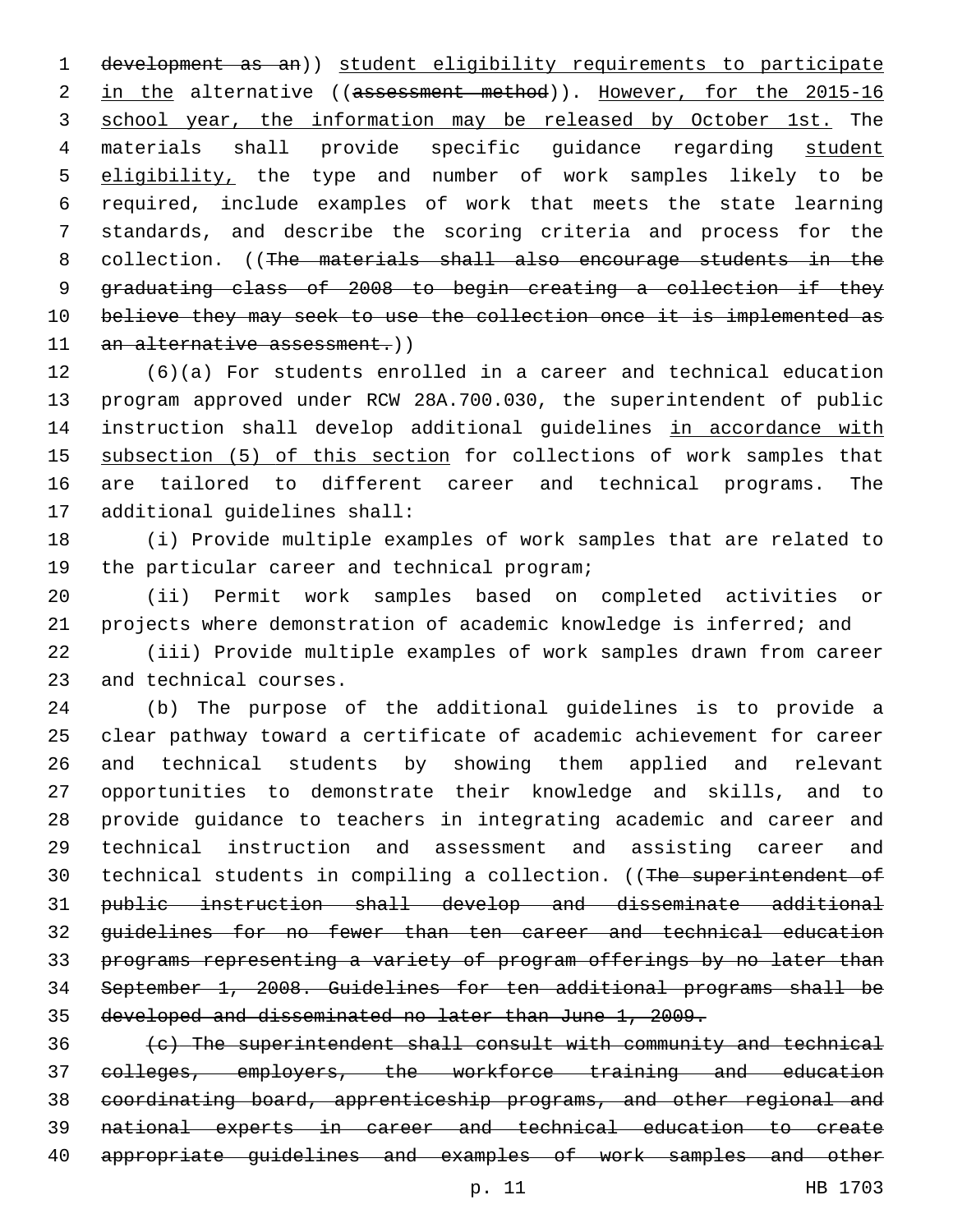evidence of a career and technical student's knowledge and skills on

2 the state academic standards.))

 (7) One alternative is successful completion by the applicant of a college readiness transition course in the applicable content area. 5 The office of the superintendent of public instruction, in collaboration with the student achievement council, the state board of education, the state board for community and technical colleges, and the council of presidents, shall annually publish by September 1st each year, a memorandum detailing the requirements necessary for successful completion of a college readiness transition course in mathematics and English. Consistent with section 5 of this act, science shall be added to the publication no later than the 2017-18 13 school year. The college readiness transition course may be considered part of the minimum hours of instruction provided to students under RCW 28A.150.220 and individual course requirements necessary to earn sufficient credits for a diploma under RCW 28A.230.090. A district is not required to offer this alternative, if the district offers the alternative provided in subsection (5) of this section.

 (8) The superintendent of public instruction shall study the feasibility of using existing mathematics assessments in languages 22 other than English as an additional alternative ((assessment option)). The study shall include an estimation of the cost of translating the tenth grade mathematics assessment into other languages and scoring the assessments should they be implemented.

  $((+8+))$  (9) The superintendent of public instruction shall implement:27

28 (a) ((By June 1, ,)) A process for students to appeal the score they received on the high school assessments; and

30 (b) ((By January 1,  $2007<sub>r</sub>$ )) Guidelines and appeal processes for waiving specific requirements in RCW 28A.655.061 pertaining to the certificate of academic achievement and to the certificate of individual achievement for students who: (i) Transfer to a Washington public school in their junior or senior year with the intent of obtaining a public high school diploma, or (ii) have special, unavoidable circumstances.36

 ( $(49)$  The state board of education shall examine opportunities for additional alternative assessments, including the possible use of one or more standardized norm-referenced student achievement tests 40 and the possible use of the reading, writing, or mathematics portions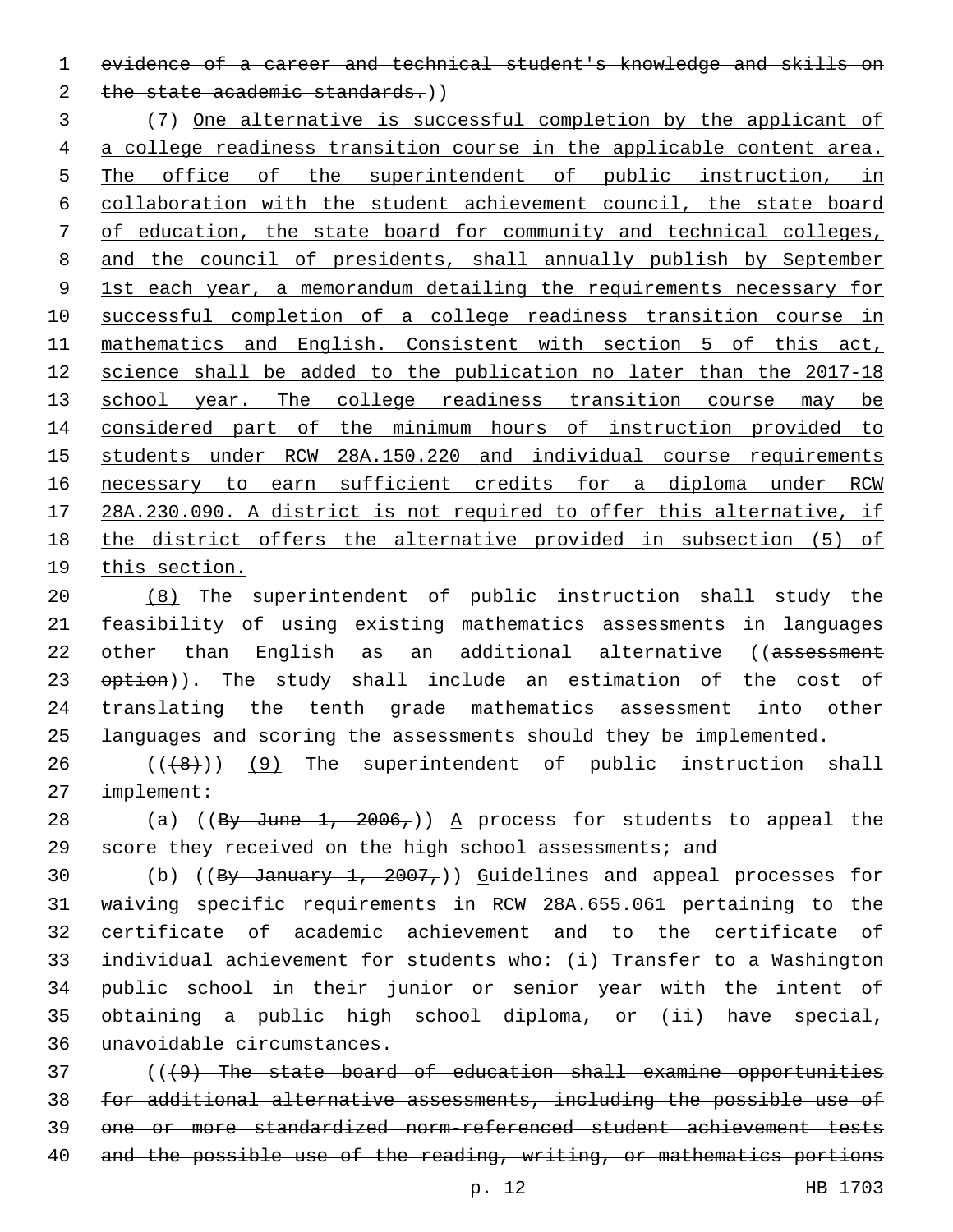of the ACT ASSET and ACT COMPASS test instruments as objective alternative assessments for demonstrating that a student has met the state standards for the certificate of academic achievement. The state board shall submit its findings and recommendations to the education committees of the legislature by January 10, 2008.))

 (10) The superintendent of public instruction shall adopt rules 7 to implement this section.

 **Sec. 4.** RCW 28A.655.070 and 2013 2nd sp.s. c 22 s 5 are each 9 amended to read as follows:

 (1) The superintendent of public instruction shall develop essential academic learning requirements that identify the knowledge and skills all public school students need to know and be able to do based on the student learning goals in RCW 28A.150.210, develop student assessments, and implement the accountability recommendations and requests regarding assistance, rewards, and recognition of the 16 state board of education.

(2) The superintendent of public instruction shall:

 (a) Periodically revise the essential academic learning requirements, as needed, based on the student learning goals in RCW 28A.150.210. Goals one and two shall be considered primary. To the maximum extent possible, the superintendent shall integrate goal four and the knowledge and skill areas in the other goals in the essential 23 academic learning requirements; and

 (b) Review and prioritize the essential academic learning requirements and identify, with clear and concise descriptions, the grade level content expectations to be assessed on the statewide student assessment and used for state or federal accountability purposes. The review, prioritization, and identification shall result in more focus and targeting with an emphasis on depth over breadth in the number of grade level content expectations assessed at each grade level. Grade level content expectations shall be articulated over the grades as a sequence of expectations and performances that are logical, build with increasing depth after foundational knowledge and skills are acquired, and reflect, where appropriate, the sequential nature of the discipline. The office of the superintendent of public instruction, within seven working days, shall post on its web site any grade level content expectations provided to an assessment vendor for use in constructing the statewide student assessment.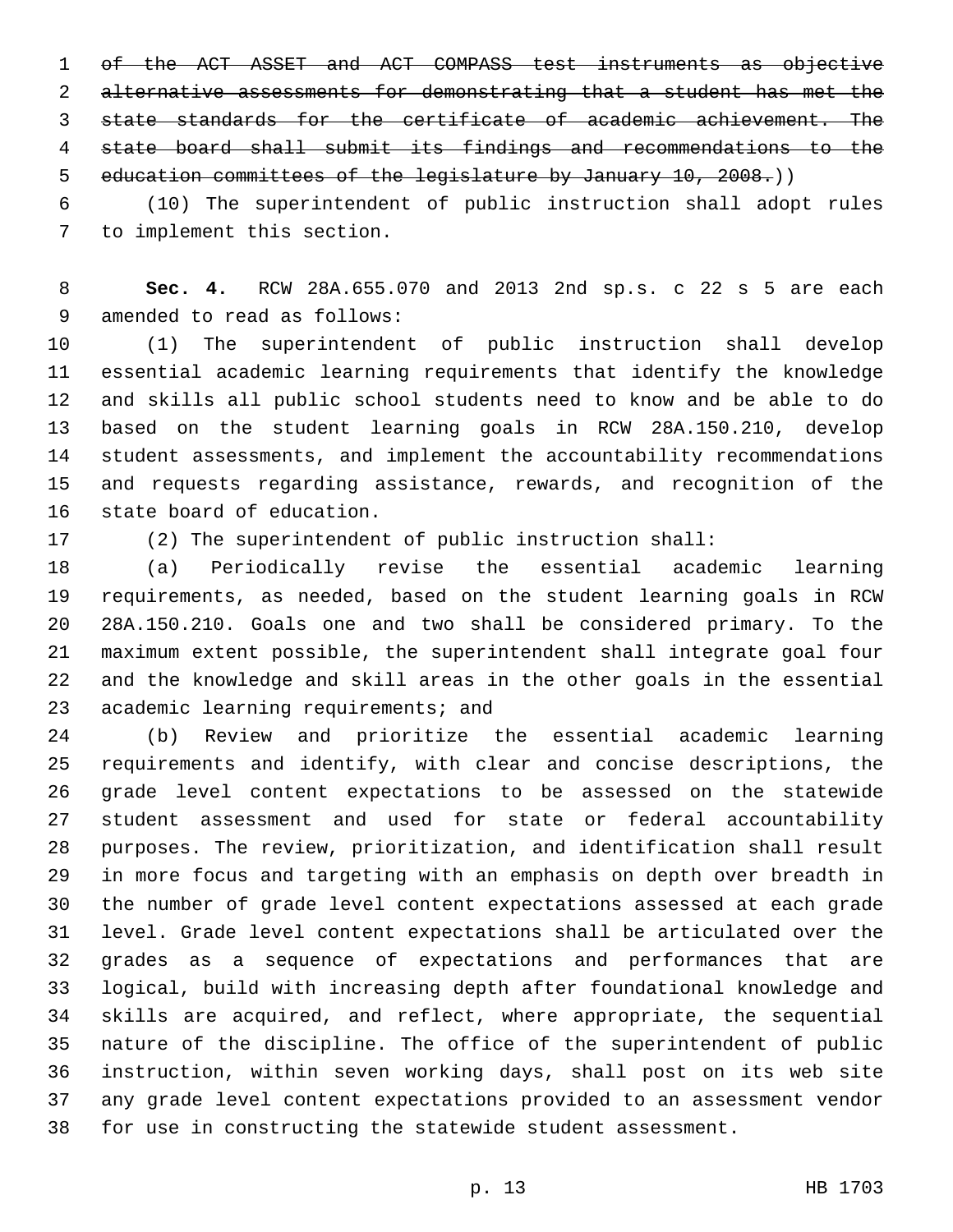(3)(a) In consultation with the state board of education, the superintendent of public instruction shall maintain and continue to develop and revise a statewide academic assessment system in the content areas of reading, writing, mathematics, and science for use in the elementary, middle, and high school years designed to determine if each student has mastered the essential academic learning requirements identified in subsection (1) of this section. School districts shall administer the assessments under guidelines adopted by the superintendent of public instruction. The academic assessment system may include a variety of assessment methods, including criterion-referenced and performance-based measures.

 (b) Effective with the 2009 administration of the Washington assessment of student learning and continuing with the statewide student assessment, the superintendent shall redesign the assessment in the content areas of reading, mathematics, and science in all grades except high school by shortening test administration and reducing the number of short answer and extended response questions.

 (c) By the 2014-15 school year, the superintendent of public instruction, in consultation with the state board of education, shall modify the statewide student assessment system to transition to assessments developed with a multistate consortium, as provided in 22 this subsection:

 (i) The assessments developed with a multistate consortium to assess student proficiency in English language arts and mathematics shall be administered beginning in the 2014-15 school year. The reading and writing assessments shall not be administered by the superintendent of public instruction or schools after the 2013-14 28 school year.

 (ii) The high school assessments in English language arts and mathematics in (c)(i) of this subsection shall be used for the purposes of earning a certificate of academic achievement for high school graduation under the timeline established in RCW 28A.655.061 and for assessing student career and college readiness.

 (iii) During the transition period specified in RCW 28A.655.061, the superintendent of public instruction shall use test items and other resources from the consortium assessment to develop and administer a tenth grade high school English language arts assessment, an end-of-course mathematics assessment to assess the standards common to algebra I and integrated mathematics I, and an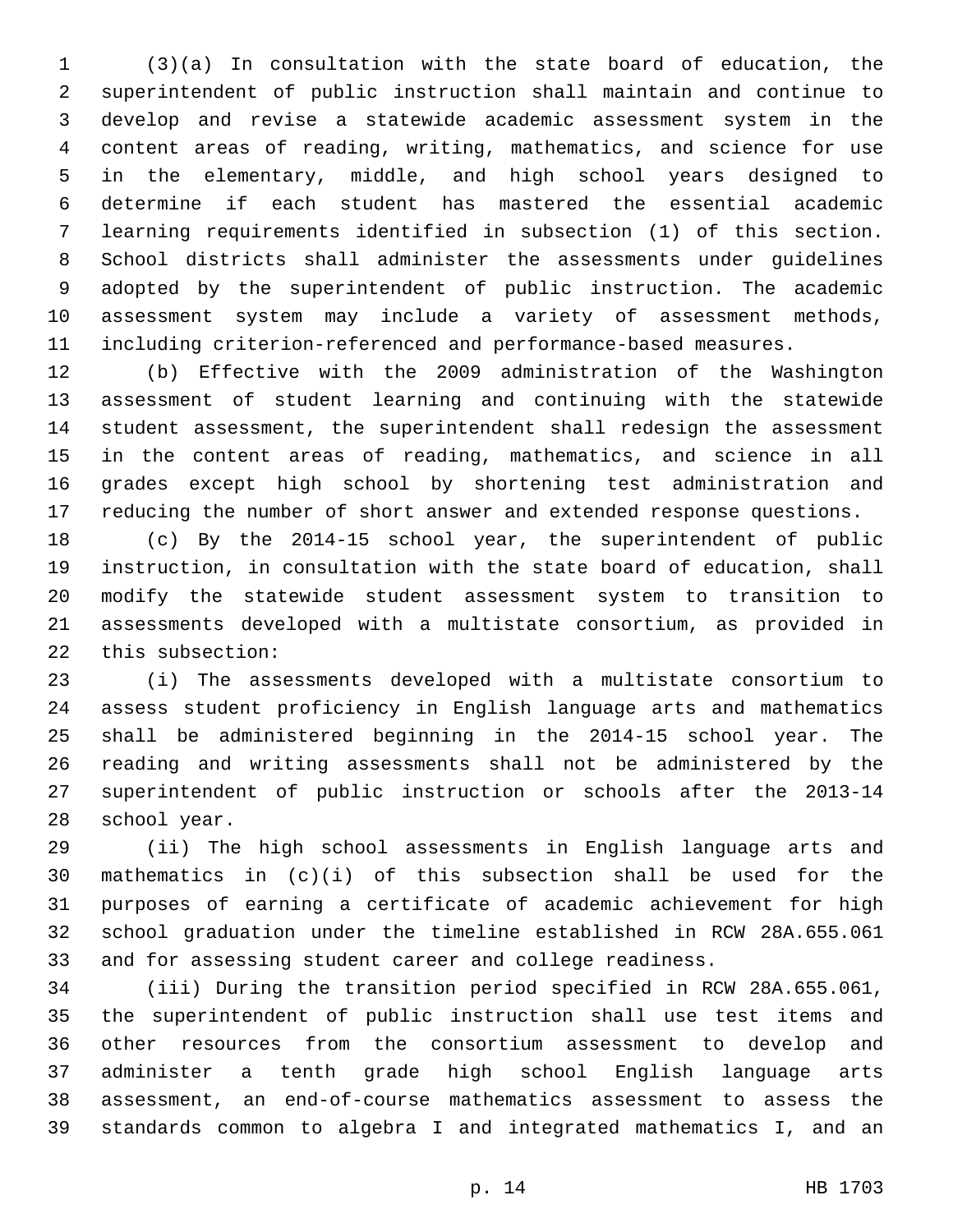end-of-course mathematics assessment to assess the standards common to geometry and integrated mathematics II.2

 (iv) The end-of-course mathematics assessments and the tenth grade high school English language arts assessments shall not be administered by the superintendent of public instruction or schools after the 2014-15 school year.

 (4) If the superintendent proposes any modification to the essential academic learning requirements or the statewide assessments, then the superintendent shall, upon request, provide opportunities for the education committees of the house of representatives and the senate to review the assessments and proposed modifications to the essential academic learning requirements before 13 the modifications are adopted.

 (5) The assessment system shall be designed so that the results under the assessment system are used by educators as tools to evaluate instructional practices, and to initiate appropriate educational support for students who have not mastered the essential academic learning requirements at the appropriate periods in the 19 student's educational development.

 (6) By September 2007, the results for reading and mathematics shall be reported in a format that will allow parents and teachers to determine the academic gain a student has acquired in those content 23 areas from one school year to the next.

 (7) To assist parents and teachers in their efforts to provide educational support to individual students, the superintendent of public instruction shall provide as much individual student performance information as possible within the constraints of the assessment system's item bank. The superintendent shall also provide to school districts:29

 (a) Information on classroom-based and other assessments that may provide additional achievement information for individual students; and

 (b) A collection of diagnostic tools that educators may use to evaluate the academic status of individual students. The tools shall be designed to be inexpensive, easily administered, and quickly and easily scored, with results provided in a format that may be easily 37 shared with parents and students.

 (8) To the maximum extent possible, the superintendent shall integrate knowledge and skill areas in development of the 40 assessments.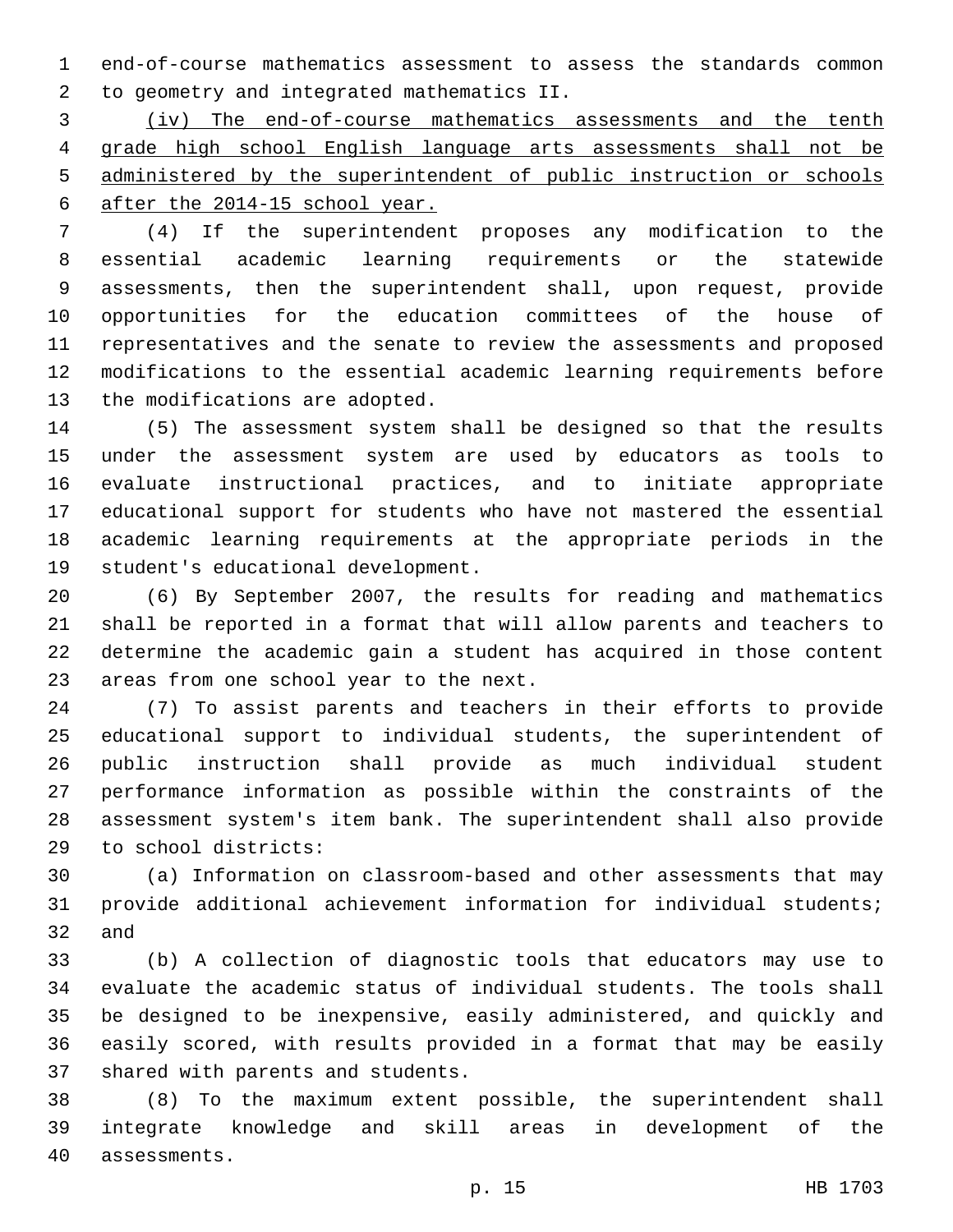(9) Assessments for goals three and four of RCW 28A.150.210 shall be integrated in the essential academic learning requirements and assessments for goals one and two.3

 (10) The superintendent shall develop assessments that are directly related to the essential academic learning requirements, and are not biased toward persons with different learning styles, racial 7 or ethnic backgrounds, or on the basis of gender.

 (11) The superintendent shall consider methods to address the unique needs of special education students when developing the 10 assessments under this section.

 (12) The superintendent shall consider methods to address the unique needs of highly capable students when developing the 13 assessments under this section.

 (13) The superintendent shall post on the superintendent's web site lists of resources and model assessments in social studies, the 16 arts, and health and fitness.

 NEW SECTION. **Sec. 5.** A new section is added to chapter 28A.300 18 RCW to read as follows:

 (1) The office of the superintendent of public instruction, in collaboration with the student achievement council, the state board of education, the state board for community and technical colleges, and the council of presidents, shall develop a college readiness transition course in science to be piloted in high schools for the 2016-17 school year and available statewide by the 2017-18 school 25 year.

 (2) By January 1, 2016, the superintendent of public instruction shall offer an online version of the college readiness transition course in mathematics and English through the digital learning 29 department online course offerings.

 (3) By September 1, 2017, the superintendent of public instruction shall offer an online version of the college readiness 32 transition course in science.

 NEW SECTION. **Sec. 6.** RCW 28A.655.066 (Statewide end-of-course assessments for high school mathematics) and 2013 2nd sp.s. c 22 s 3, 2011 c 25 s 2, 2009 c 310 s 3, & 2008 c 163 s 3 are each repealed.